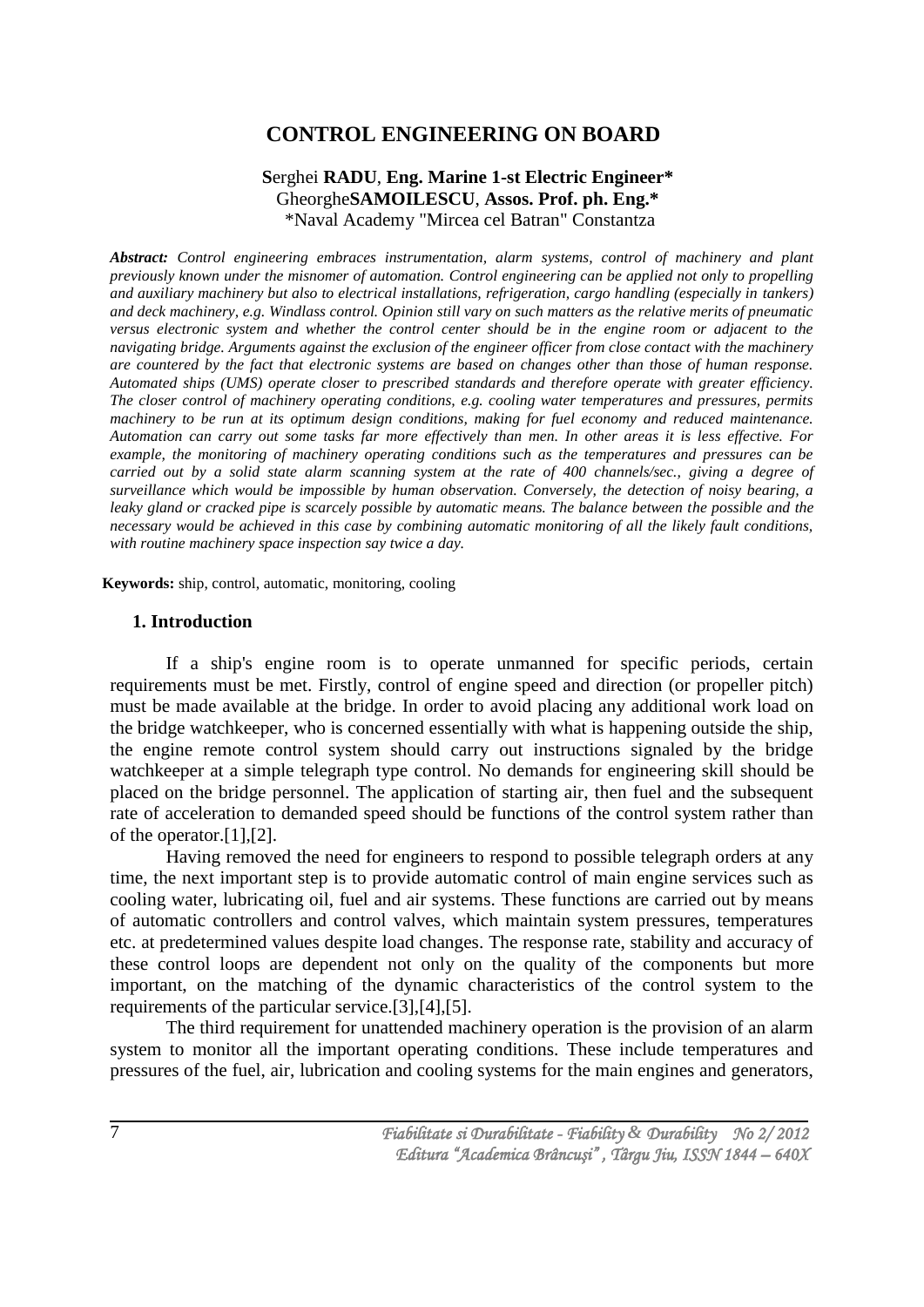tank level alarms and many others such as bearing temperatures of equipment capable of carrying out these tasks, and some typical systems will be described later.

The most important feature of an unattended machinery complex is the fire alarm system, in which sensors are placed around the engine room and associated spaces in order to detect combustion at the earliest practicable time.

Finally, it is necessary to provide for the continuity of electrical power for essential services in the event of failure of the duty generating equipment. In its simplest form, this may be limited to starting the emergency generator to provide power for essential lighting, but other services such as steering motors, machinery and fire alarm systems may also be provided with emergency power.

These are the five keystones of an automated machinery space, upon which all classification societies agree-remote engine control, automatic control of engine room services, a machinery alarm system, fire alarm system and emergency electrical power.

#### **2. Planning the system**

Planning of the automation system [3], by which is meant the total complex of remote and automatic controls and plant instrumentation must take account of several basic parameters:

- 1. The intended service of the ship.
- 2. The intended manning arrangements.
- 3. The type of propelling machinery.
- 4. Ship maintenance policy.
- 5. Classification society and notation required.
- 6. Ship resale value.

The above list of "design inputs" is by no means complete, but represents the major factors, which should influence the design of the automation system.

Experience has shown that where there has been some failure to achieve all that was expected it is largely due to lack of planning. Successful planning involves integrating and coordinating the system as a whole and this cannot be achieved if sections are in different hands. Haphazard methods by independent concerns have resulted in conflicting and unworkable systems. For example, sensors have been used at the instigation of one interested party and without consultation with, for example, the supplier of the computer or the datalogger only to find later that the output is incompatible.

It is also essential the control engineer should have practical knowledge and experience of the plant to be controlled and that the plant supplier should concur regarding facilities for accommodating and positioning the sensors.

A procedure, which has been advocated for ensuring success, is that the ship-owner should, at the outset, state in broad terms what he requires. The shipbuilder should then prepare an outline specification to meet the owner's requirements and from this the control engineer can prepare a detailed specification. All three parties should then get together and agree the control specification. Hitherto there has been too little feedback information and experience from the ship but control engineers and ship-owners are now appreciating that this is important. If owners or builders have preferences for any particular make of component for any particular make of component; it is at the planning stage that agreement should be reached.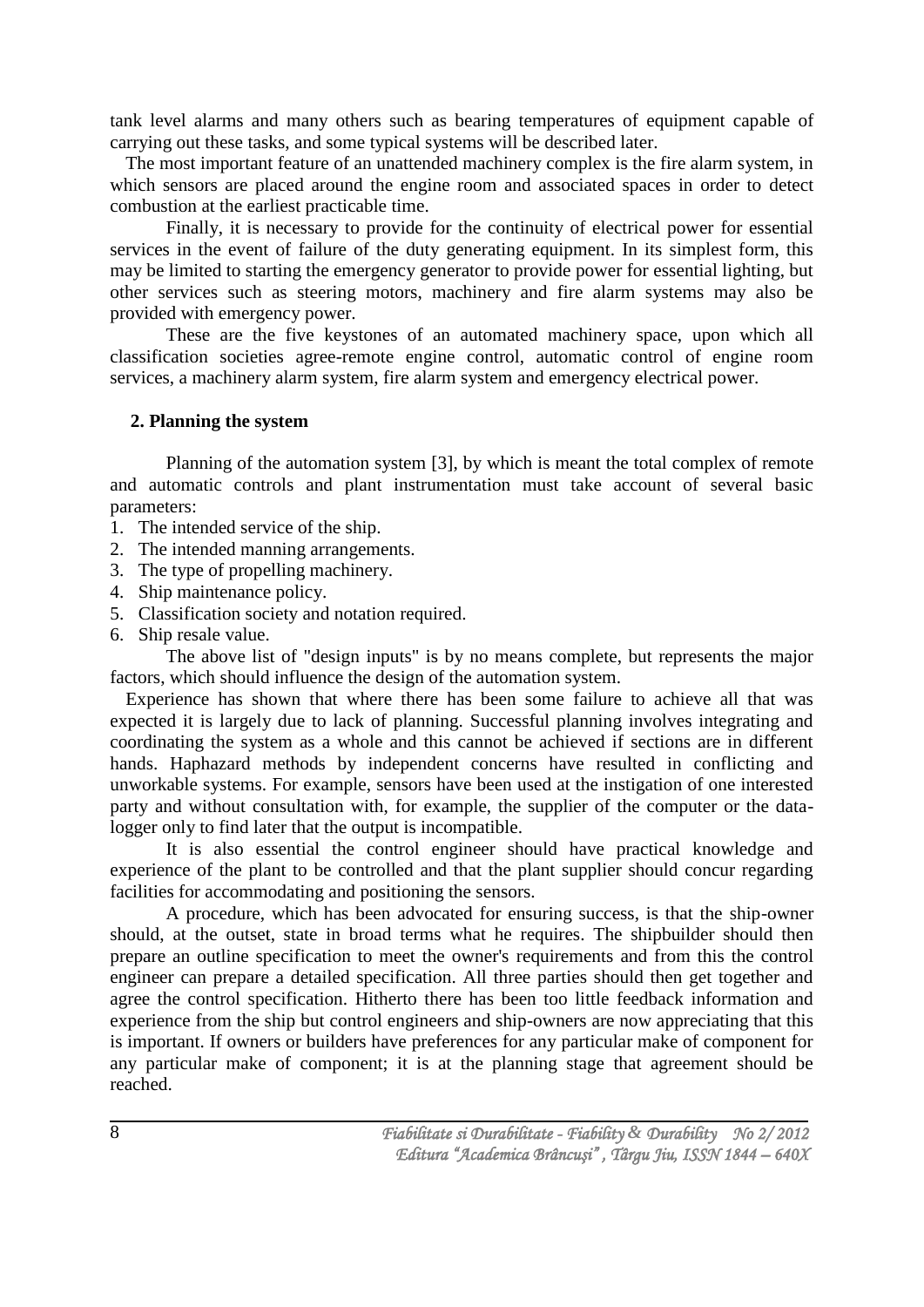The owner will need to consider operational and economic issues to decide how far to go and what financial benefits he can expect from each section. For example, in a refrigerating plant, push-button starting from the control console may not be justified as it is an infrequent

operation, which can be performed manually, and so centralization can be confined to instrumentation and alarms. The essential factors for successful systems are:

- 1. Reliability.
- 2. Simplicity.
- 3. Ease of operation and maintenance.
- 4. Suitability for marine conditions.
- 5. Facilities for servicing (especially in foreign ports).

Marine conditions involve not only ambient temperatures, humidity, vibration and saline atmospheres but also the physical conditions inevitable during construction, installation and trials. These apply to all parts of the system-sensors, instruments, consoles, computers, etc. Paint spraying, asbestos lagging, welding, staging and dirty surroundings can play havoc.

Fitters and erectors have no respect for such equipment and many sensors have served as a footstep. Systems must embody "fail safe" features and this aspect must be studied analytically in the planning stage. All possible sources of failure and their consequences must be covered. For example, if a fuel injection system is such that a spring is balanced by fluid pressure acting on a piston then loss of fluid may result in full fuel admission to the engine and a dangerous condition exists.

The arrangements must ensure that failure of the controlling medium will result in either the speed remaining constant or that is reduced.

Fail safe principles can be interpreted in different ways, such as complete stoppage of an operation or reverting to some other (safe) state. In suitable cases it can mean "fail-as-set", i.e. continue as at the time of failure, sometimes referred to as "failed-as-is". This essential that an alarm be operated to direct attention to the failure.

A vital part of planning procedure is planning the pre-commissioning trials and calibration. This must be considered and agreed by the builder at an early stage so that he can include it in his overall program and delivery date and, when the time comes, provide the essential facilities.

It is not unusual for a comprehensive system to include 300-400 control points widely distributed and each requiring individual checking for operation and possibly calibration. This is time consuming and can only be done when installation is complete and ship's services are available. It cannot be postponed until after the sea trails. A detailed test program and timetable, agreed by the shipbuilder is therefore essential. Whit all systems there is an initial period of teething troubles and these must be tracked down as far as possible before the sea trials. This applies particularly to closed-loop systems.

Simulators can be provided in some cases, which make possible to test the entire electronic equipment by providing similar responses to those anticipated under service conditions. They can form part of the permanent installation so that, for example, prior to arrival in port, the navigating officer can himself simulate operation of the engine telegraph.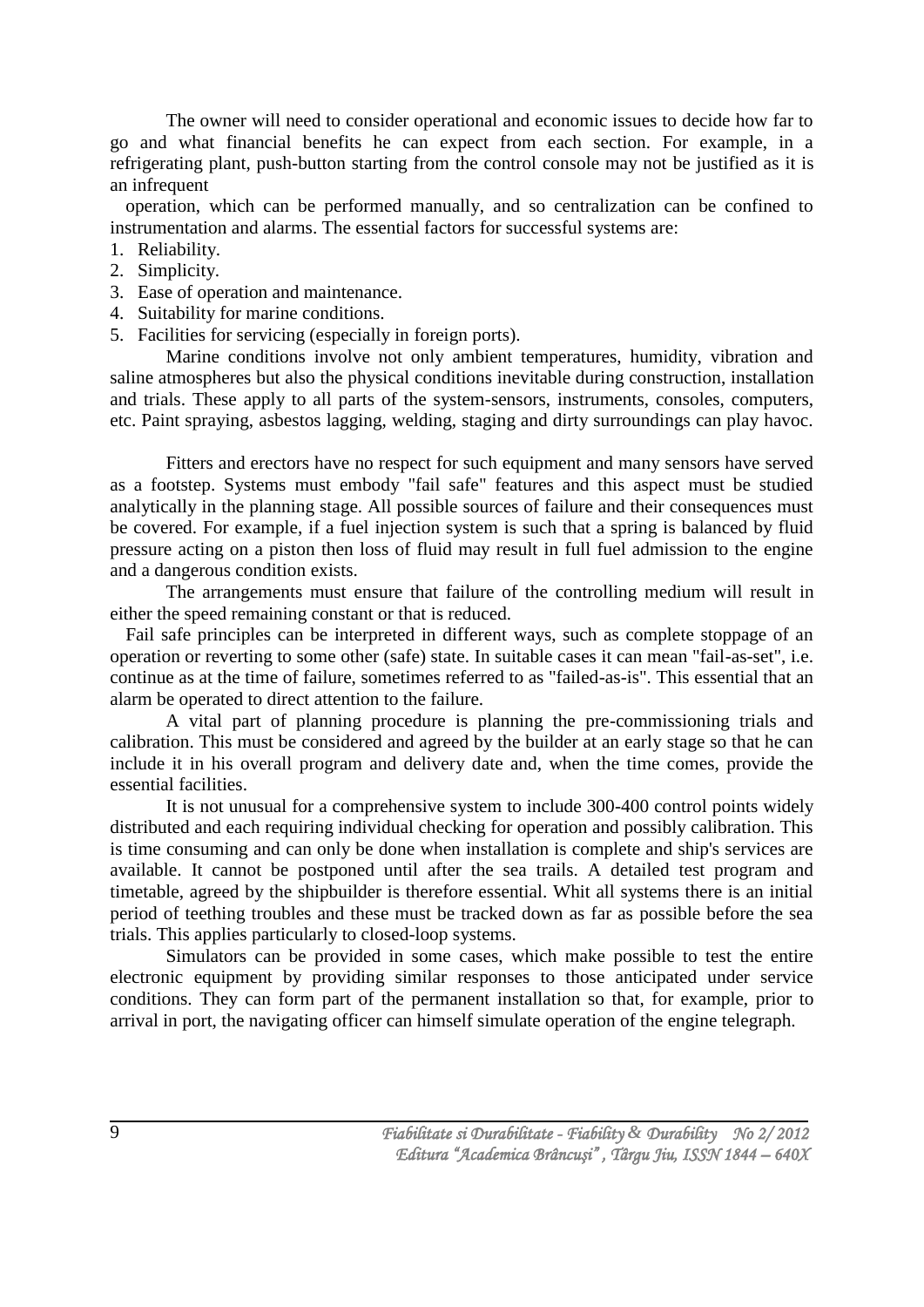## **3. Control system**

The simple control loop has three elements, the measuring element, the comparator element and the controlling element. The loop may be effected pneumatically, electronically or hydraulically. In some instances the control loop will be a hybrid system perhaps utilizing electronic sensors, a pneumatic relay system and hydraulic or electric valve actuators. Each system has its strengths and weaknesses:

*Pneumatics-* require a source of clean dry air-can freeze in low temperature, exposed conditions, but equipment is well proven and widely used. Most engineers naturally favor pneumatic control, as it is effective and relatively easy to maintain. Nevertheless electronic systems can be equally reliable and in fact become indispensable for sophisticated systems especially those incorporating computers and data loggers. Pneumatic systems can give a

speed of response sufficient for marine applications and have been used for example for fuel and lubricating -oil temperature recording, boiler control and in numerous other directions. *Electronics-* good response speeds with little or no transmission losses over long distances, easily integrated with data logging system, requires to be intrinsically safe in hazardous zones. Advantages are low power consumption, reduced size and cost of components, high speed of response.

*Hydraulics-* require a power pack, may require accumulator for fail-safe action compact and powerful and particularly beneficial in exposed conditions.

### **4. Measurement of process conditions**

The range of parameters to be measured in merchant ships includes temperatures, pressures, level, speed of rotation, flow, electrical quantities and chemical qualities. Instrumentation used for remote information gathering purposes invariably converts the measured parameter to an electrical signal which may be used to indicate the measured value on a suitably calibrated scale, provide input information to a data logger or computer, initiate an alarm or provide a signal for process controller.[6]. As stated earlier however the more favored means of providing process control information (as opposed to information display only) is to use a pneumatic system.

### 4.1. Sensors.

Sensors play an essential role in all systems for transmitting information to control and other remote positions. The quantities necessary to sense include counting, fluid flow, humidity, liquid levels, noise, position, pressure, salinity, smoke density, speed, strain, temperature, viscosity, torque, power, etc.

The type of sensor must take into account the relative importance of the effect of its presence on the quantity to be measured, together with the extraneous effects by or on the sensor. For example:

- 1. It should not effect the quantity to be measured, e.g. flow metering.
- 2. The effect of ambient and adjacent temperatures should be either known or be capable of elimination.
- 3. Speed of response in respect to rapid changes.
- 4. Independence from magnetic fields, humidity, barometric pressure, local heat.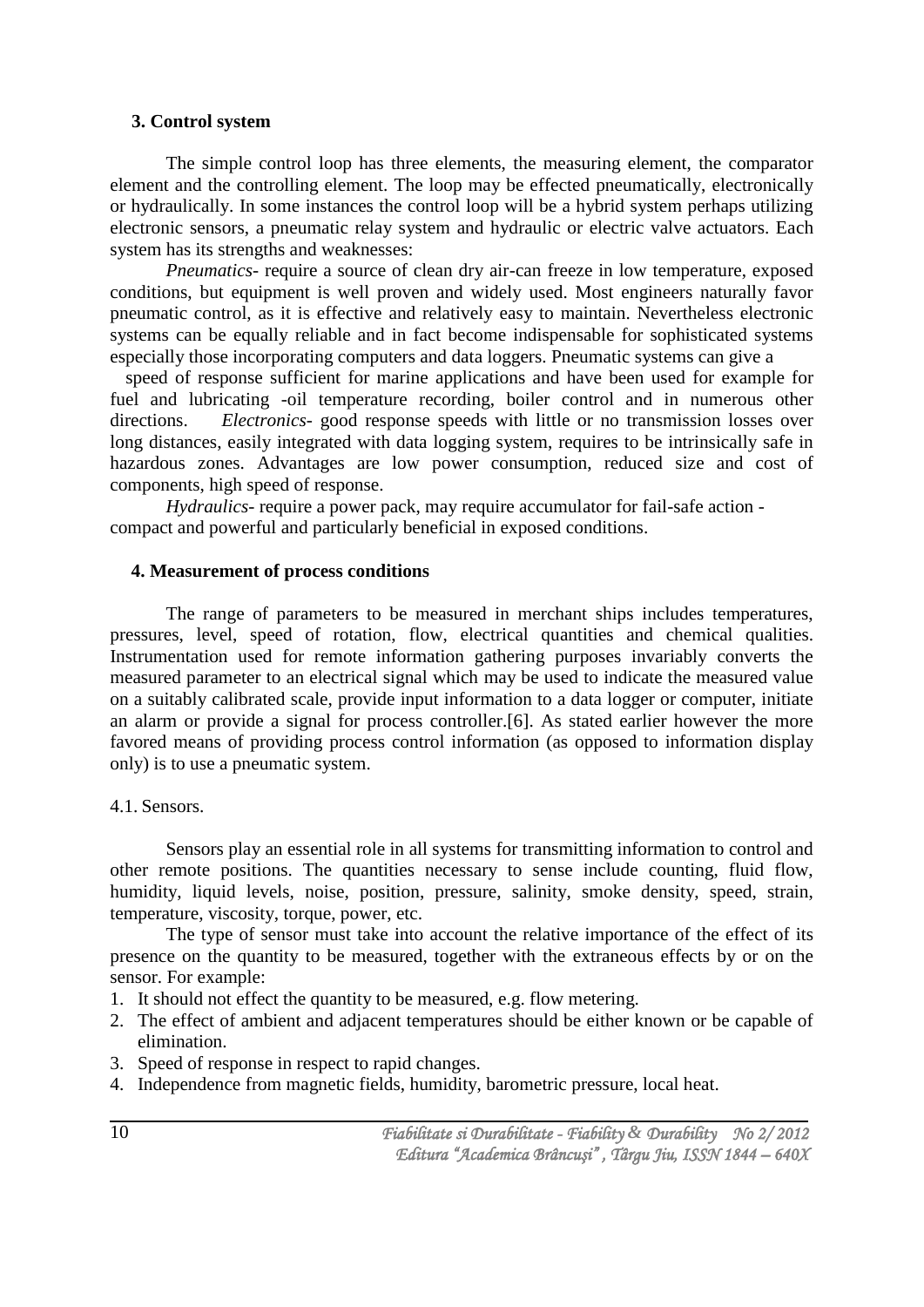- 5. Independence from variations of electrical supplies (e.g. frequency and voltage) or be provided with means for compensating for variations.
- 6. Linearity, hysteresis, repeatability and zero-point drift are also important.

Sensors may be required to initiate mechanical operation, for example, such as the high forces required operating cargo valves in tankers and for hatch closing and opening and as most sensors cannot provide the mechanical effort required this can be provided via transducers. The electrical or pneumatic signals obtained from them can in turn operate alarms, relays or instruments. Bourdon tubes, diaphragms and floats can provide sufficient power to operate instruments directly or can act as transducers. [6]

## 4.2. Alarm systems and data loggers

The first step towards centralized control of marine machinery was simply to extend the conventional control and instrumentation facilities to a central control console, which was housed in a special control room. Consequently, the resulting consoles were very large and presented a great mass of information on gauges. In later installations and the wide spread use of microprocessors it became the practice to integrate the three basic instrumentation

functions - alarm monitoring, display of data and recording - within one electronic system.

Alarm scanning is the most important function performed by this type of equipment. Scanning speeds vary between one and 400 channels per second for analogue parameters, and the accuracy of alarm comparison is generally within one per cent of the measurement range. An extremely complex machinery arrangement can be checked for mal function twice every second, and alarm thresholds can be set very close to normal operating conditions, so giving practically instantaneous response to potentially dangerous situations. The development of high -reliability alarm-scanning systems is an important accompaniment to the increasing use of multi-engined propulsion systems, higher b.m.e.p.'s and the growing practice of operating ships with unattended engine rooms.

Several types of equipment are employed in ships, and while the details of operation vary, the basic arrangements are similar. Such equipment may be regarded as comprising four sections; primary measurement, signal selection, signals processing and control of out-put units.

# 4.3. Signal selection

The basic principle of scanning systems is that a number of measurements are evaluated sequentially by one high-quality signal processing system. The transducer signals are selected singly for evaluation by means of relays or solid-state switching networks. The relays or transistor switches are operated by signals from a scan control unit, which is generally regulated by an electronic clock. Scanning speeds vary according to the type of signal selection system used, and on the speed of response of the signal processing equipment. Relay scanners are usually limited to about 10 channels per second because of limited relay life and the delay required for the signal to stabilize after switching. Solid state scanners do not suffer these limitations to any great extent, and analogue scanning speeds of 400/or more channels per second are thus made possible.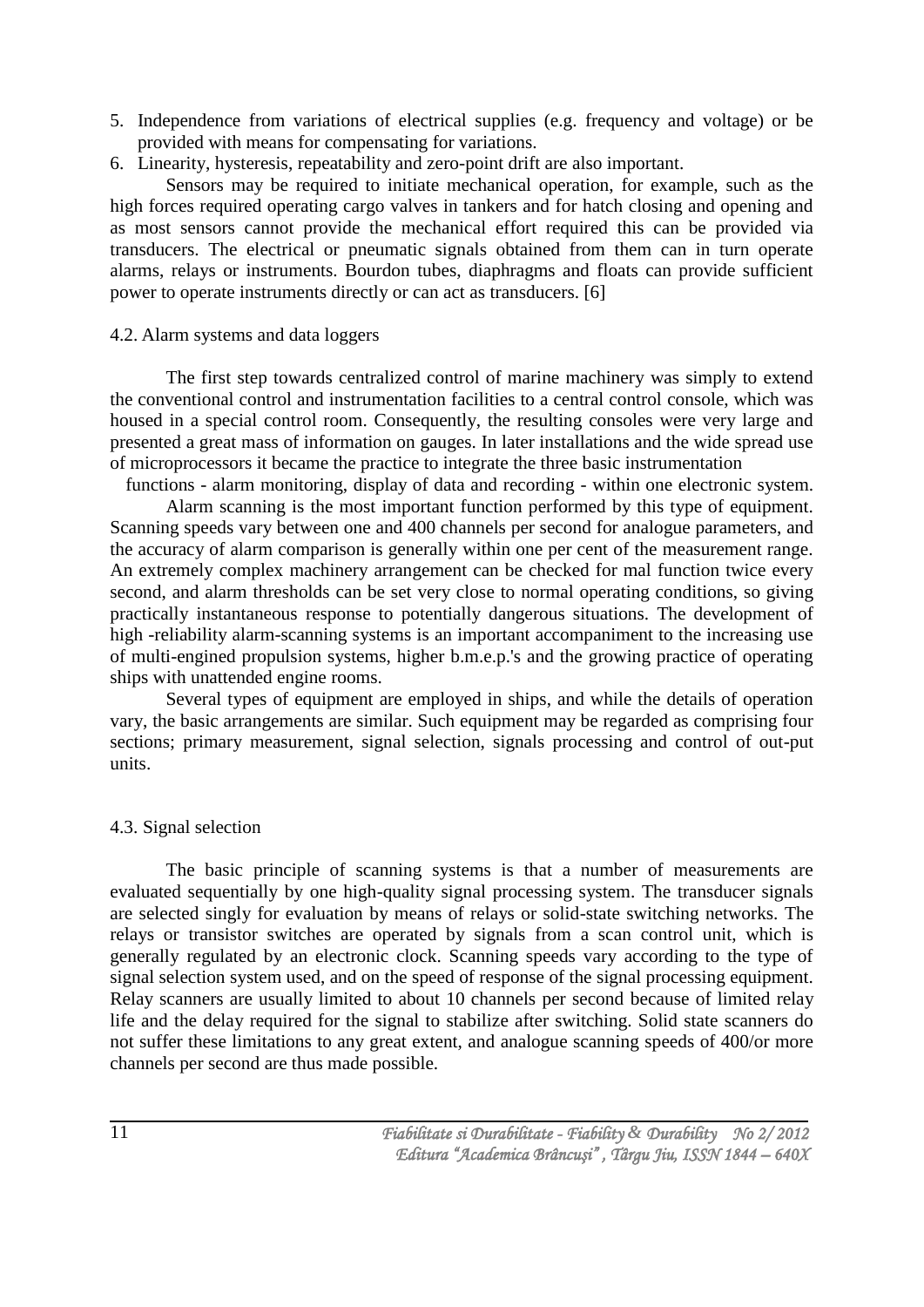A high scan rate gives the system a very short response time to alarm conditions, which is very important with modern high-rated machinery. It also enables the logging system to tabulate a cascade of faults in proper chronological order, enabling the operator to identify the source of trouble when presented with a complex fault situation. For the engineers it can show trends, which require action and vital conditions requiring urgent attention. By automatically recording conditions at predetermined intervals, transient states are revealed which would not otherwise be observed.

## 4.4. Signal processing

The first stage in signal processing is amplification of the low-voltage transducer signal, which is typically in the range 0-100mV. The most important part of signal evaluation is comparison of the signal level with upper and/or lower alarm limits.

The digital section of the system converts the analogue data into digital form for presentation on the multi-point indicator or printer.

The digitized transducer signal is referred to a scaling unit which multiplies the signal by an appropriate constant so that its numerical value corresponds to engineering unit such as °C. The scale unit or computer may therefore be called upon to perform addition, multiplication, linearisation and combination of all three, changing its routine as each transducer signal is processed.

One disadvantage of alarm scanning systems is that a failure in the central sections of the equipment can cause loss of all facilities on all channels. For this reason they must be made to a very high standard of reliability which makes them relatively expensive. Also, it is advisable for the ship to carry a fully comprehensive spares kit if it is engaged in deep sea trading.

Generally, the more channels that are monitored by such equipment, the more costeffective they become, as the cost per channel is reduced. For smaller ships, where the data logging facility is not important, parallel entry instrumentation system may be employed. The essential difference is that alarm comparators and alarm lamp drive circuits are provided for each channel, instead of being shared by all inputs.

In addition to the conventional measurements such as have already been mentioned, small sub-systems are employed for special functions such as fuel viscosity control, turbocharger vibration alarms, being wear-down alarms, flame failure devices for boilers, fire alarm systems, etc.

## **5. Engine room control**

### 5.1. Bridge control for diesel engines

Remote control of large diesel engines requires consideration not only of the normal functions of starting and reversing but also the conditions imposed on the engine when reversing while the ship is under way. Account should also be taken of critical running speeds, which may be barred because of torsional vibration.

It is essential, particularly with bridge control, that all the operations should take place automatically without intervention by the officer in control, and that he should receive a signal confirming that the order has been obeyed.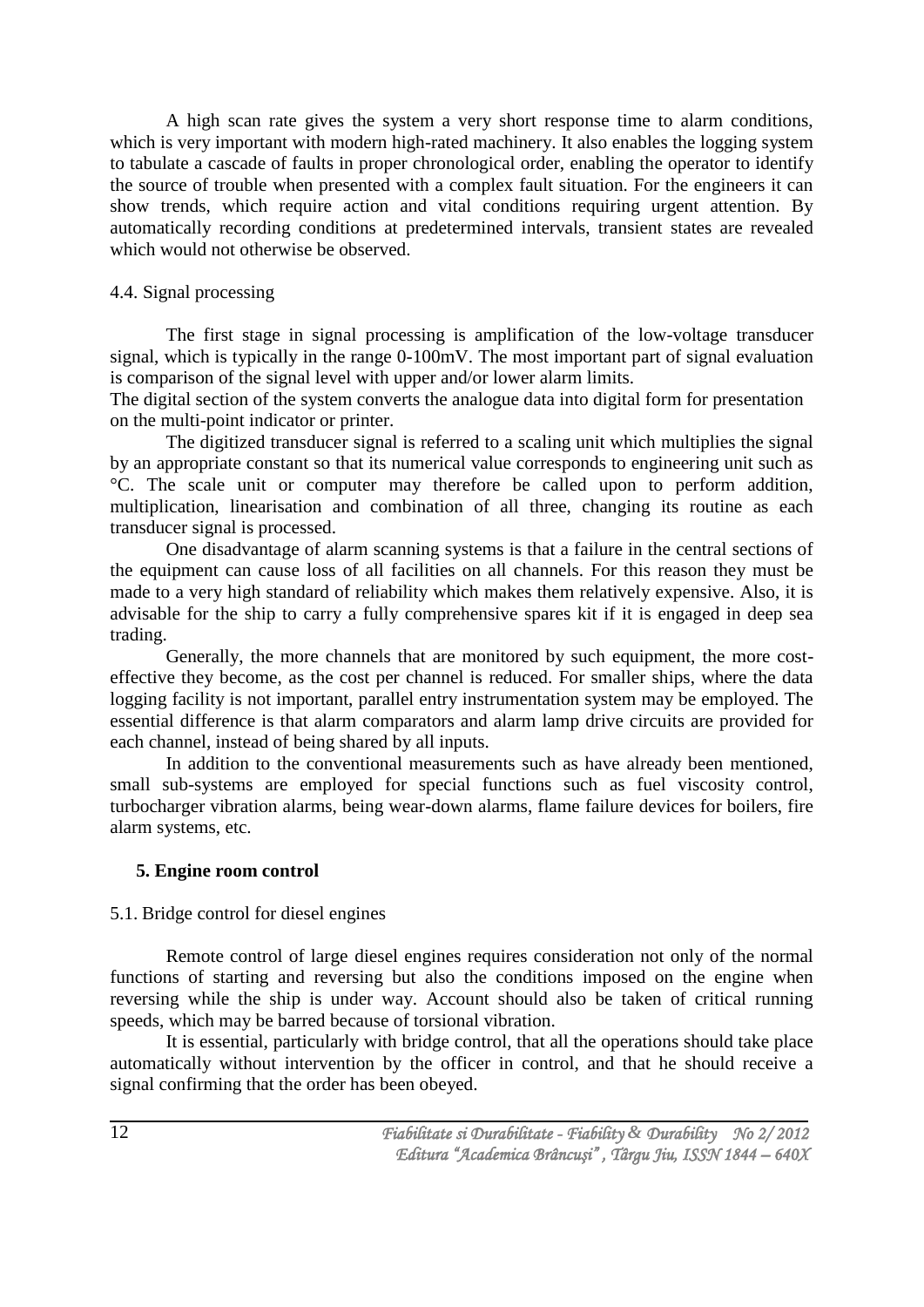Movement of the control from stop must first initiate checks that turning gear is disengaged, starting air is available at the correct pressure, cooling water, lubricating oil and fuel oil supplies are in order before the starting sequences begins.

### 5.2. Boiler control systems

Automatic control of boilers and turbines is a much more complex problem than that of diesels and does not lend itself to any precise directions. Nevertheless it offers the greatest scope for efficiency and economy in both manpower and fuel consumption. Dealing first with steam raising, the efficiency of modern complicated high-efficiency steam and feed-water systems depends on the correct relationship and operation of a large number of independent controls. They are all inter-related and each variation of main engine load, sea temperature, etc. requires a different combination of values and optimum efficiency is rarely achieved without some form of automatic control.

The principal items requiring control in an automatic system may be grouped as follows:

| <b>Boiler</b> system           | <b>Turbine and reduction gear</b> |
|--------------------------------|-----------------------------------|
| Steam pressure                 | Speed                             |
| Steam temperature (super-heat) | Bleeder valve control             |
| Water level                    | Lubricating-oil temperature       |
| Feed pump                      | Over-speed                        |
| Feed water temperature         | Condensate system                 |
| Fuel-oil                       | Temperature of astern turbine     |
| Forced draught fan             |                                   |
| Air heater                     |                                   |
| Smoke density                  |                                   |

5.3. Controls for generators

In unattended machinery installations it is necessary to provide certain control facilities for the electrical generating plant. These may vary from simple load sharing and automating starting of the emergency generator, to a fully comprehensive system in which generators are started and stopped in accordance with variations in load demand. Medium speed propulsion plants normally use all diesels generating plant. Turbine ships obviously use some of the high quality steam generated in the main boilers in condensing or backpressure turbo generators, with a diesel generator for harbor use. The usual arrangement on large-bore diesel propulsion systems is a turbo generator employing steam generated in a waste-heat boiler, plus diesel generator for maneuvering, port duty, and periods of high electrical demand. Diesel generators. The extent of automation can range from simple fault protection with automatic shutdown for lubricating oil failure, to fully automatic operation. For the latter case the functions to be carried out are: Preparation for engine starting.

Starting and stopping engines according to load demand.

Synchronization of incoming sets with supply.

Circuit breaker closure.

Load sharing between alternators.

Maintenance of supply frequency and voltage. Engine/alternator fault protection.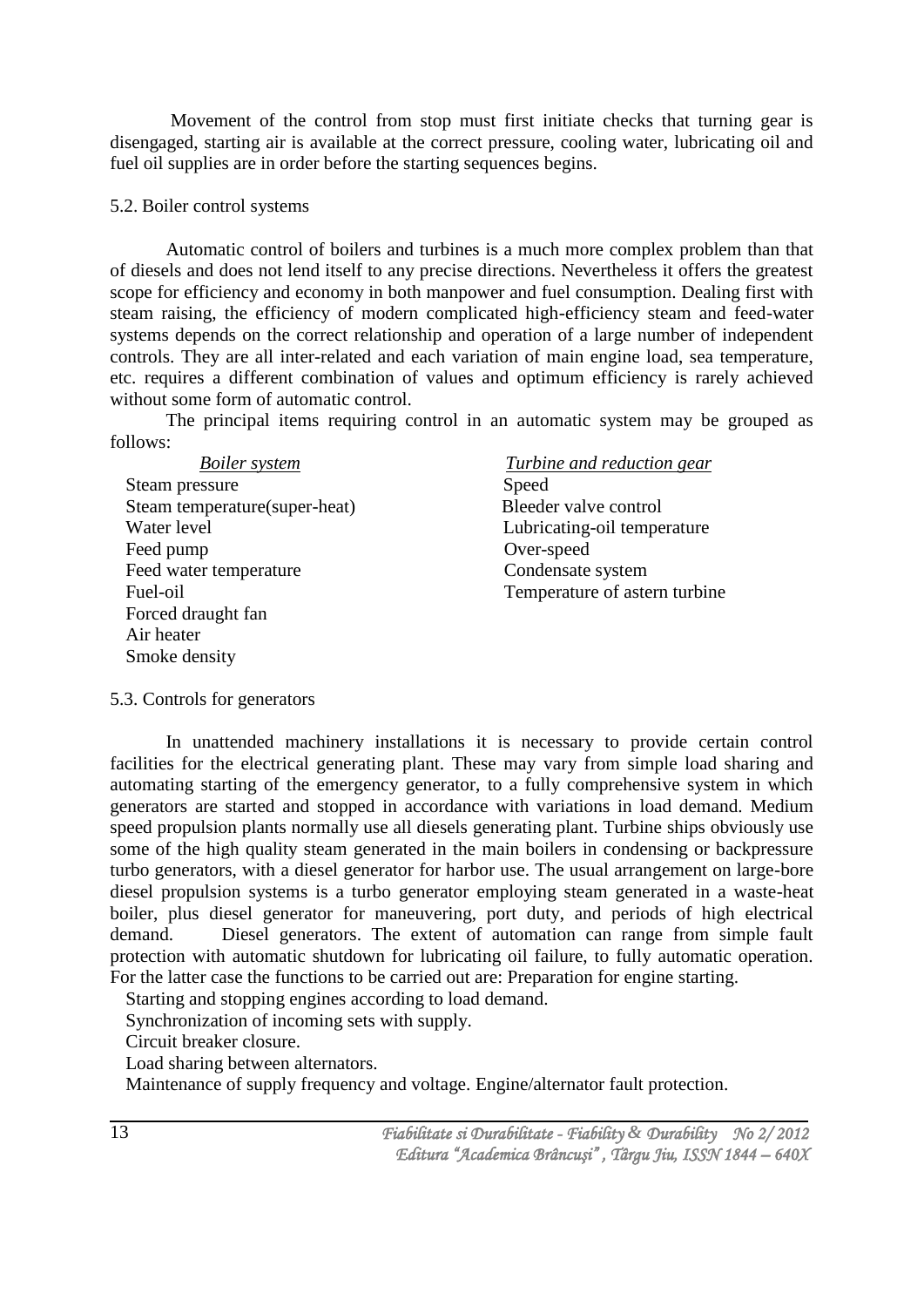Preferential tripping of non-essential loads and restoration when sufficient power becomes available. It is necessary to provide fault protection for lubricating-oil and cooling services, and in a fully automatic system these fault signals can be employed to start a standby machine, place it on line, and stop the defective set.

Turbo-generators. The starting and shutdown sequences for turbo-generator are more complex than those needed for a diesel-driven set, and fully automatic control is therefore less

frequently encountered. However, the control facilities are often centralized in the control

room, together with sequence indicator lights to enable the operator to verify each step before

proceeding to the next. Interlocks may also be employed to guard against error.

The start up sequence given below is necessarily general, but it illustrates the principal and may be applied to remote manual or automatic control:

Reset governor trip lever. Reset em'cy stop valve. Start auxiliary L.O. pump.

Start circulating pump.

Apply gland steam.

Start extraction pump.

Start air ejectors.

Open steam valve to run-up turbine.

Where a waste-heat boiler is used to supply steam to a turbo-alternator, control of steam output is normally controlled by a three-way valve in the exhaust uptake, the position of which is regulated in accordance with steam demand. Surplus waste-heat is then diverted to a silencer.

### 5.4. Automation on tankers

Automation and computers play an indispensable part in tanker operation, particularly in the super-tankers now in service. It is of vital importance, for instance, to take account of stresses raised in the hull due to bending moments resulting from unequal buoyancy. These may arise from ballasting or from different grades of oil or may occur during loading/discharging. It will be apparent that with modern tankers a large number of valves are involved which must all be operated in a logical sequence. Not only is this important from considerations of hull stress, but also when a mixed cargo of different grades is involved. For protection against incorrect operation some valves require sequence interlocking. Trim and list must also be controlled. There is obviously a fertile field for centralized control and for computer operation.

### **6. Conclusions**

A large number of ships have been fitted with computers which are programmed to carry out a great variety of tasks embracing satellite navigation, ship's housekeeping, crew wages, machinery surveillance, weather routing, cargo-loading calculation and ballasting, satellite communications, e-mail, etc. General-purpose industrial computers have also been employed or the single task of machinery alarm scanning and data logging.

Computers offer very important and unique benefits when they are applied with due regard to cost-effectiveness. Particular areas in which the computer may excel are the control of